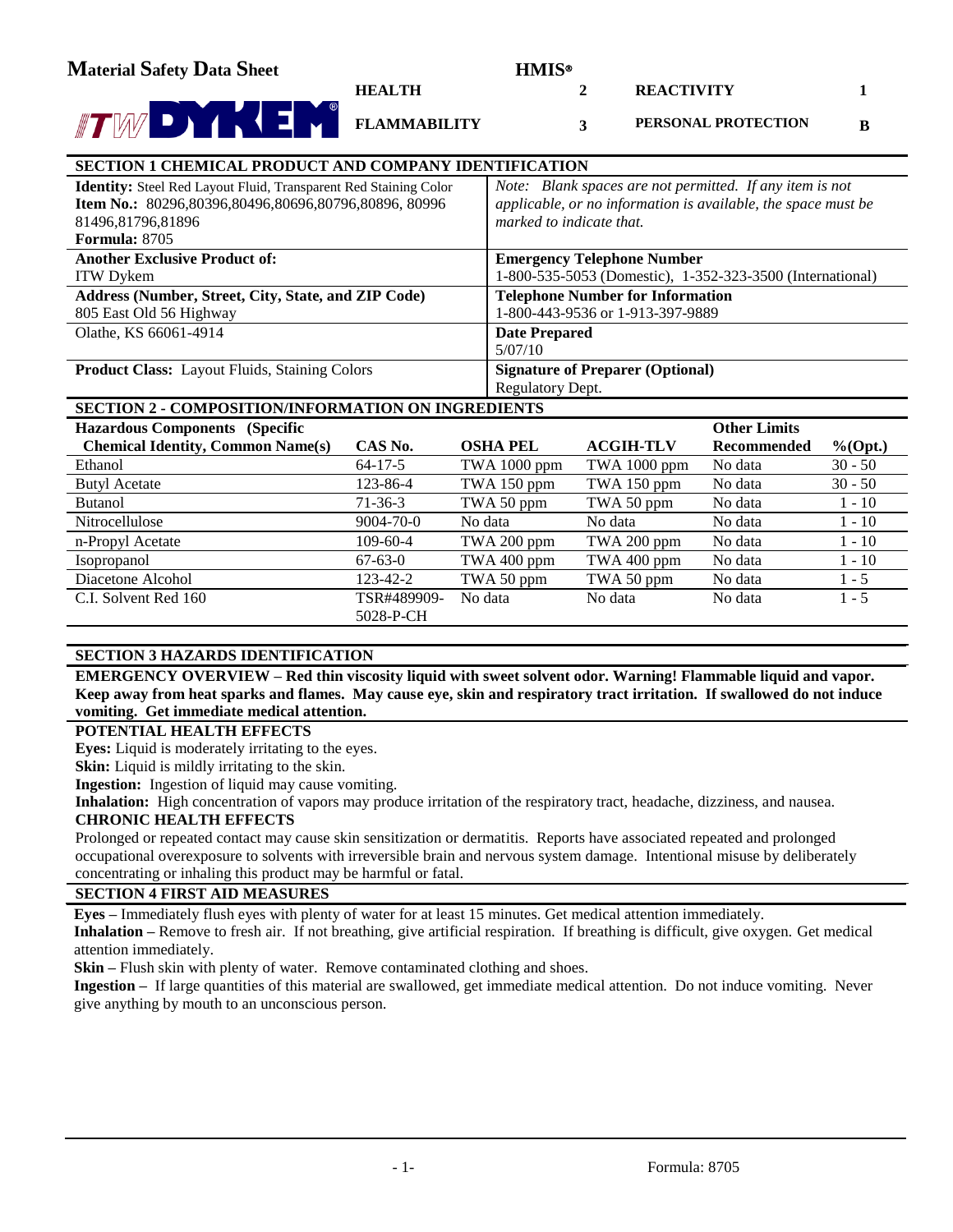| <b>SECTION 5 FIRE FIGHTING MEASURES</b> |                         |      |      |
|-----------------------------------------|-------------------------|------|------|
| <b>Flash Point (Method Used)</b>        | <b>Flammable Limits</b> | LEL  | UEL  |
| 53 $\mathrm{^{\circ}F}$                 |                         | 1.40 | 19.0 |

#### **Extinguishing Media -**

Use water fog, foam, dry chemical or CO2. Use water spray to cool fire-exposed containers and to protect personnel.

#### **Special Fire Fighting Procedures -**

Keep containers cool and vapors down with water spray. Prevent spill from entering drains, sewers, streams or other bodies of water. If run-off occurs, notify proper authorities. Do not enter confined fire space without full bunker gear (helmet with face shield, bunker coats, gloves and rubber boots), including a positive pressure NIOSH approved self-contained breathing apparatus.

**Unusual Fire and Explosion Hazards –** Vapors are heavier than air and may travel along ground, or be moved by ventilation and be ignited by ignition source.

### **SECTION 6 ACCIDENTAL RELEASE MEASURES**

**SMALL SPILL:** Absorb liquid with non-combustible floor absorbent and place in non-leaking container; seal properly and dispose of properly in compliance with federal, state, and local regulations.

LARGE SPILL: Evacuate area of unprotected personnel. Eliminate all ignition sources. Stop spill at source if safe to do so. Handling equipment must be grounded to prevent sparking. Prevent spill from entering drains, sewers, streams or other bodies of water. If run-off occurs, notify proper authorities. Pump or vacuum transfer spilled product to clean containers for recovery. Absorb unrecoverable product. Transfer contaminated absorbent, soil and other materials to containers for disposal. Dispose of properly in compliance with federal, state, and local regulations.

#### **SECTION 7 HANDLING AND STORAGE**

**HANDLING:** Empty containers retain residue (liquid and/or vapor) and can be dangerous. Do not pressurize, cut, weld, braze, solder, drill, grind, or expose such containers to heat, sparks, flames, static electricity, or other sources of ignition. Many hot organic chemical vapors or mists are susceptible to sudden spontaneous combustion when mixed with air. Ignition may occur at temperatures below those published in the literature as "autoignition" or ignition temperatures. Ignition temperatures decrease with increasing vapor volume and vapor volume and vapor/air contact time, and are influenced by pressure changes. Ignition of organic chemical vapors may occur at typical elevated-temperature process conditions, especially in processes operating under vacuum if subjected to sudden ingress of air, or outside process equipment operating under elevated pressure if sudden escape of vapors or mists to the atmosphere occurs. Any proposed use of this product in elevated-temperature processes should be thoroughly evaluated to assure that safe operating conditions are established and maintained.

#### **STORAGE:**

Keep away from heat, sparks and open flames. Keep out of reach of children. Keep container tightly sealed when not in use. Store in cool, well-ventilated place away from incompatible materials.

#### **SECTION 8 EXPOSURE CONTROLS/PERSONAL PROTECTION**

#### **Respiratory Protection (Specify Type) –**

Not usually necessary. Use with adequate ventilation. Use NIOSH/MSHA approved respirator if PELs or TLVs are exceeded.

| <b>Engineering</b>                                                      | <b>Local Exhaust</b>        | Not usually needed |                                                                                              | <b>Special</b> |  | None |
|-------------------------------------------------------------------------|-----------------------------|--------------------|----------------------------------------------------------------------------------------------|----------------|--|------|
| <b>Controls</b>                                                         | <b>Mechanical (General)</b> | <b>Yes</b>         |                                                                                              | <b>Other</b>   |  | None |
| <b>Protective Gloves</b> – Chemical resistant gloves if skin contact is |                             |                    | <b>Eye Protection</b> – Not normally required if used as intended.                           |                |  |      |
| possible (consult your safety equipment supplier).                      |                             |                    | Wear chemical splash goggles in compliance with OSHA<br>regulation if splashing is possible. |                |  |      |
|                                                                         |                             |                    |                                                                                              |                |  |      |

#### **Other Protective Clothing or Equipment -**

Not usually necessary. For bulk material, if direct contact is possible, wear apron, boots, face shield, etc. as needed.

#### **Work/Hygienic Practices -**

Follow label instructions. Wash hands after use and before eating, drinking, smoking, using restrooms, etc.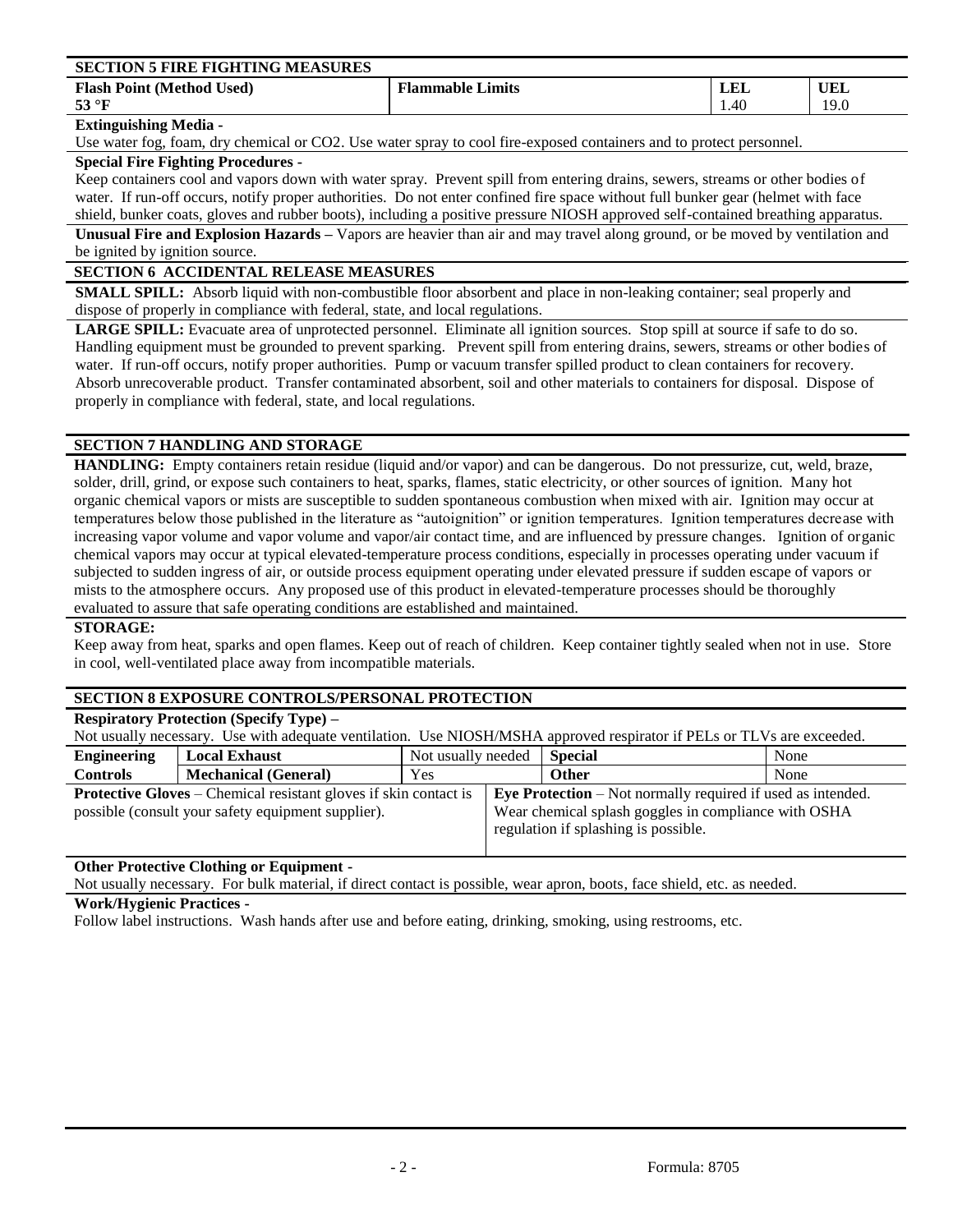| <b>SECTION 9 PHYSICAL AND CHEMICAL</b><br><b>PROPERTIES</b>                      |                   |                 |                                                                                         |                                               |              |  |
|----------------------------------------------------------------------------------|-------------------|-----------------|-----------------------------------------------------------------------------------------|-----------------------------------------------|--------------|--|
| <b>Boiling Point</b>                                                             |                   |                 | Specific Gravity $(H2O = 1)$                                                            |                                               |              |  |
|                                                                                  |                   | 170°F-257°F     | $@70^{\mathrm{O}}$ F                                                                    | 0.85                                          |              |  |
| Vapor Pressure (mm-Hg $@ 70^0 F$ )                                               |                   |                 | <b>Melting Point</b>                                                                    |                                               |              |  |
|                                                                                  |                   |                 | No Data                                                                                 |                                               | No Data      |  |
| Vapor Density $(AIR = 1)$                                                        |                   |                 | Greater than                                                                            | Evaporation Rate (Butyl Acetate = $1$ )       | Greater than |  |
|                                                                                  |                   |                 | one $(1)$                                                                               |                                               | (1)          |  |
|                                                                                  |                   |                 |                                                                                         |                                               |              |  |
| <b>Solubility in Water</b>                                                       |                   | Negligible      | pH                                                                                      |                                               |              |  |
|                                                                                  |                   |                 |                                                                                         |                                               | No Data      |  |
| Appearance and Odor – Red thin viscosity liquid with sweet solvent odor.         |                   |                 |                                                                                         |                                               |              |  |
|                                                                                  |                   |                 | VOC: This product contains 785 grams per liter or 92.46% by weight VOC's.               |                                               |              |  |
| <b>SECTION 10 STABILITY AND REACTIVITY</b>                                       |                   |                 |                                                                                         |                                               |              |  |
| <b>Chemical</b>                                                                  | <b>Unstable</b>   |                 | <b>Conditions to Avoid - None known.</b>                                                |                                               |              |  |
| <b>Stability</b>                                                                 | <b>Stable</b>     | X               |                                                                                         |                                               |              |  |
| <b>Incompatibility (Materials to Avoid) -</b>                                    |                   |                 |                                                                                         |                                               |              |  |
|                                                                                  |                   |                 | Strong oxidizing and reducing agents, strong alkalies and strong acids.                 |                                               |              |  |
| <b>Hazardous Decomposition or Byproducts -</b>                                   |                   |                 |                                                                                         |                                               |              |  |
|                                                                                  |                   |                 | Carbon dioxide, carbon monoxide, smoke, soot and various organic oxidation by-products. |                                               |              |  |
| <b>Hazardous</b>                                                                 | <b>May Occur</b>  |                 | <b>Conditions to Avoid - No data</b>                                                    |                                               |              |  |
| Polymerization                                                                   | <b>Will Not</b>   | X               |                                                                                         |                                               |              |  |
|                                                                                  | Occur             |                 |                                                                                         |                                               |              |  |
| <b>SECTION 11 TOXICOLOGICAL INFORMATION</b>                                      |                   |                 |                                                                                         |                                               |              |  |
|                                                                                  |                   | Oral LD50 (Rat) |                                                                                         | Dermal LD50 (Rabbit)<br>Inhalation LC50 (Rat) |              |  |
| Ethanol                                                                          | 7060 mg/kg        |                 | No data                                                                                 | 20000 ppm/10H                                 |              |  |
| <b>Butyl Acetate</b>                                                             | $14 \text{ g/kg}$ |                 | No data                                                                                 | No data                                       |              |  |
| <b>Butanol</b>                                                                   | $2500$ mg/kg      |                 | Slight                                                                                  | $>8000$ ppm/4H                                |              |  |
| Nitrocellulose                                                                   | $>5000$ mg/kg     |                 | No data                                                                                 | No data                                       |              |  |
| Isopropanol                                                                      | 5045 mg/kg        |                 | No data                                                                                 | No data                                       |              |  |
| Please refer to Section 3 for available information on potential health effects. |                   |                 |                                                                                         |                                               |              |  |

#### **SECTION 12 ECOLOGICAL INFORMATION**

No specific ecological data are available for this product. Please refer to Section 6 for information regarding accidental releases and Section 15 for regulatory reporting information.

| <b>SECTION 13 DISPOSAL CONSIDERATIONS</b>                                          |                                         |  |  |  |
|------------------------------------------------------------------------------------|-----------------------------------------|--|--|--|
| Dispose of in accordance with all applicable local, state and federal regulations. |                                         |  |  |  |
| <b>SECTION 14 TRANSPORT INFORMATION</b> (Not meant to be all inclusive)            |                                         |  |  |  |
| Domestic Highway (Containers < 1 Quart are ORM-D)                                  | <b>Domestic Air Shipments: Varies</b>   |  |  |  |
| <b>Proper Shipping Name: Paint</b>                                                 | <b>Proper Shipping Name:</b> No data    |  |  |  |
| Hazard Class/Subsidiary Hazard: 3                                                  | Hazard Class/Subsidiary Hazard: No data |  |  |  |
| <b>UN/NA No.: UN1263</b>                                                           | <b>UN/NA No.:</b> No data               |  |  |  |
| <b>Packing Group: II</b>                                                           | Packing Group: No data                  |  |  |  |
| Label Required: Flammable Liquid (3)                                               | Label Required: No data                 |  |  |  |
|                                                                                    |                                         |  |  |  |

# **SECTION 15 REGULATORY INFORMATION** (Not meant to be all inclusive - selected regulations represented)

## **U.S. FEDERAL REGULATIONS:**

| <b>TSCA:</b> Components of this product are listed on the TSCA inventory.                 |      |                         |                        |  |
|-------------------------------------------------------------------------------------------|------|-------------------------|------------------------|--|
| <b>Carcinogenicity:</b>                                                                   | NTP? | <b>IARC Monographs?</b> | <b>OSHA Regulated?</b> |  |
|                                                                                           | No   | Nο                      | Nc                     |  |
| <b>OSHA:</b> Hazardous by definition of Hazard Communication Standard (29 CFR 1910.1200). |      |                         |                        |  |

**SECTION 313:** This product contains Butanol (71-36-3), and Solvent Red 160 as Chromium III compound CAS # 7440-47-3 which is listed and may require reporting under SARA Title III Sec. 313 if used over the threshold reporting quantity. This information must be included in all MSDSs that are copied and distributed for this material.